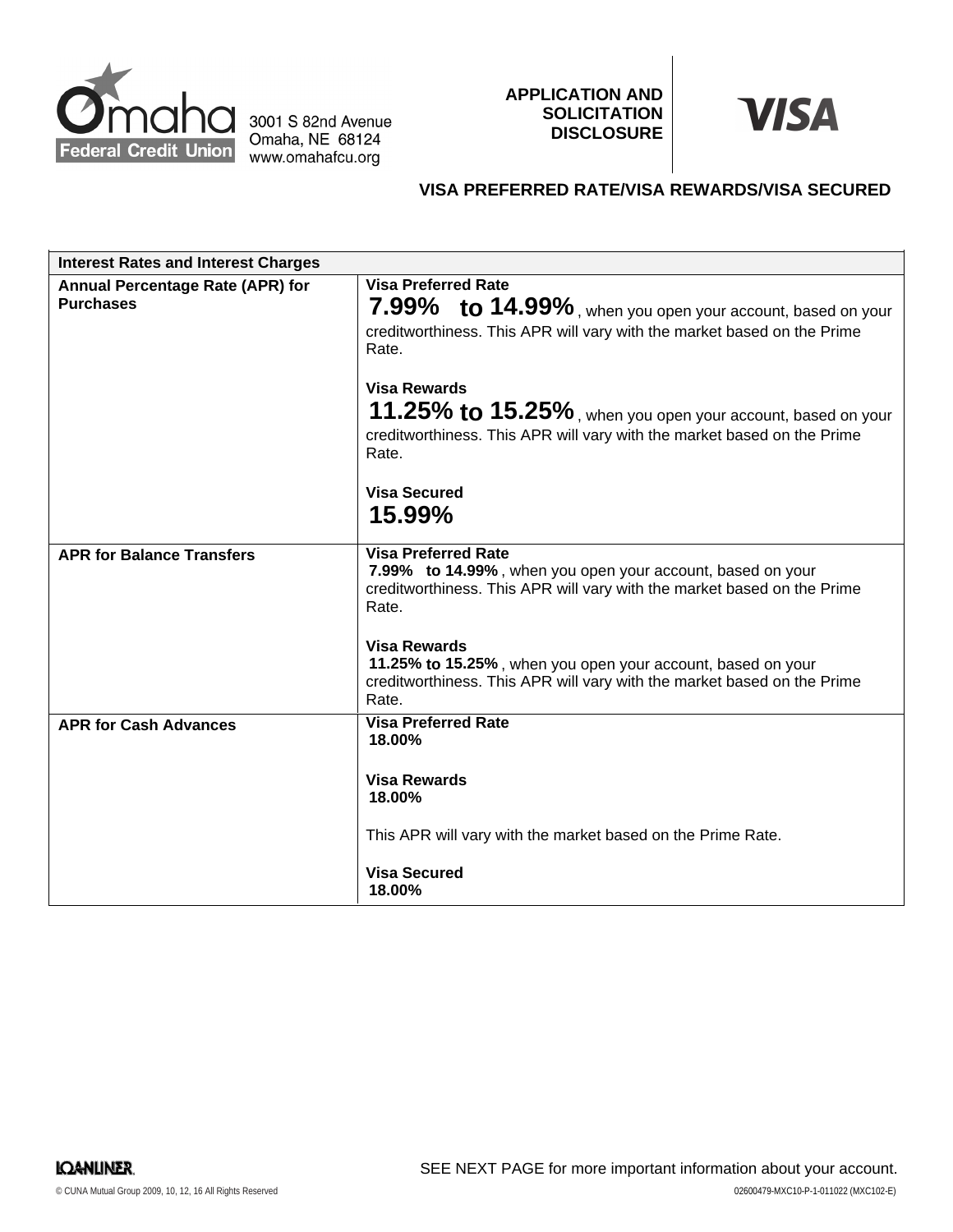| <b>Penalty APR and When it Applies</b>                                                             | <b>Visa Preferred Rate</b><br>17.90%<br><b>Visa Rewards</b><br>17.90%<br><b>Visa Secured</b><br>17.90%<br>This APR may be applied to your account if you:<br>- Make a late payment.<br>How Long Will the Penalty APR Apply? If your APRs are increased for<br>this reason, the Penalty APR will apply until you make three consecutive<br>minimum payments when due. |
|----------------------------------------------------------------------------------------------------|----------------------------------------------------------------------------------------------------------------------------------------------------------------------------------------------------------------------------------------------------------------------------------------------------------------------------------------------------------------------|
| How to Avoid Paying Interest on<br><b>Purchases</b>                                                | Your due date is at least 25 days after the close of each billing cycle. We will<br>not charge you any interest on purchases if you pay your entire balance by<br>the due date each month.                                                                                                                                                                           |
| For Credit Card Tips from the<br><b>Consumer Financial Protection Bureau</b>                       | To learn more about factors to consider when applying for or using a<br>credit card, visit the website of the Consumer Financial Protection<br>Bureau at http://www.consumerfinance.gov/learnmore.                                                                                                                                                                   |
| <b>Fees</b>                                                                                        |                                                                                                                                                                                                                                                                                                                                                                      |
| <b>Set-up and Maintenance Fees</b><br>- Annual Fee<br>- Account Set-up Fee                         | <b>None</b><br><b>None</b>                                                                                                                                                                                                                                                                                                                                           |
| <b>Transaction Fees</b><br>- Balance Transfer Fee<br>- Foreign Transaction Fee                     | <b>None</b><br>1.00% of each transaction in U.S. dollars                                                                                                                                                                                                                                                                                                             |
| <b>Penalty Fees</b><br>- Late Payment Fee<br>- Over-the-Credit Limit Fee<br>- Returned Payment Fee | Up to \$40.00<br><b>None</b><br>Up to \$29.00                                                                                                                                                                                                                                                                                                                        |

## **How We Will Calculate Your Balance:**

We use a method called "average daily balance (including new purchases)."

#### **Application of Penalty APR:**

Your APR may be increased to the disclosed Penalty APR if you are 60 days late in making a payment.

#### **Effective Date:**

The information about the costs of the card described in this application is accurate as of: January 10, 2022This information may have changed after that date. To find out what may have changed, contact the Credit Union.

**For California Borrowers, the Visa Preferred Rate, Visa Rewards and Visa Secured are secured credit cards.** Credit extended under this credit card account is secured by various personal property and money including, but not limited to: (a) any goods you purchase with this account, (b) any shares you specifically pledge as collateral for this account on a separate Pledge of Shares, (c) all shares you have in any individual or joint account with the **Credit Union excluding shares in an Individual Retirement Account or in any other account that would lose** special tax treatment under state or federal law, and (d) collateral securing other loans you have with the Credit **Union excluding dwellings.**

#### **Other Fees & Disclosures:**

#### Late Payment Fee:

\$29.00 or the amount of the required minimum payment, whichever is less, if you are one or more days late in making a payment. In the event you fail to make a payment on time in any of the six billing cycles following the initial violation, you will be charged \$40.00 or the amount of the required minimum payment, whichever is less.